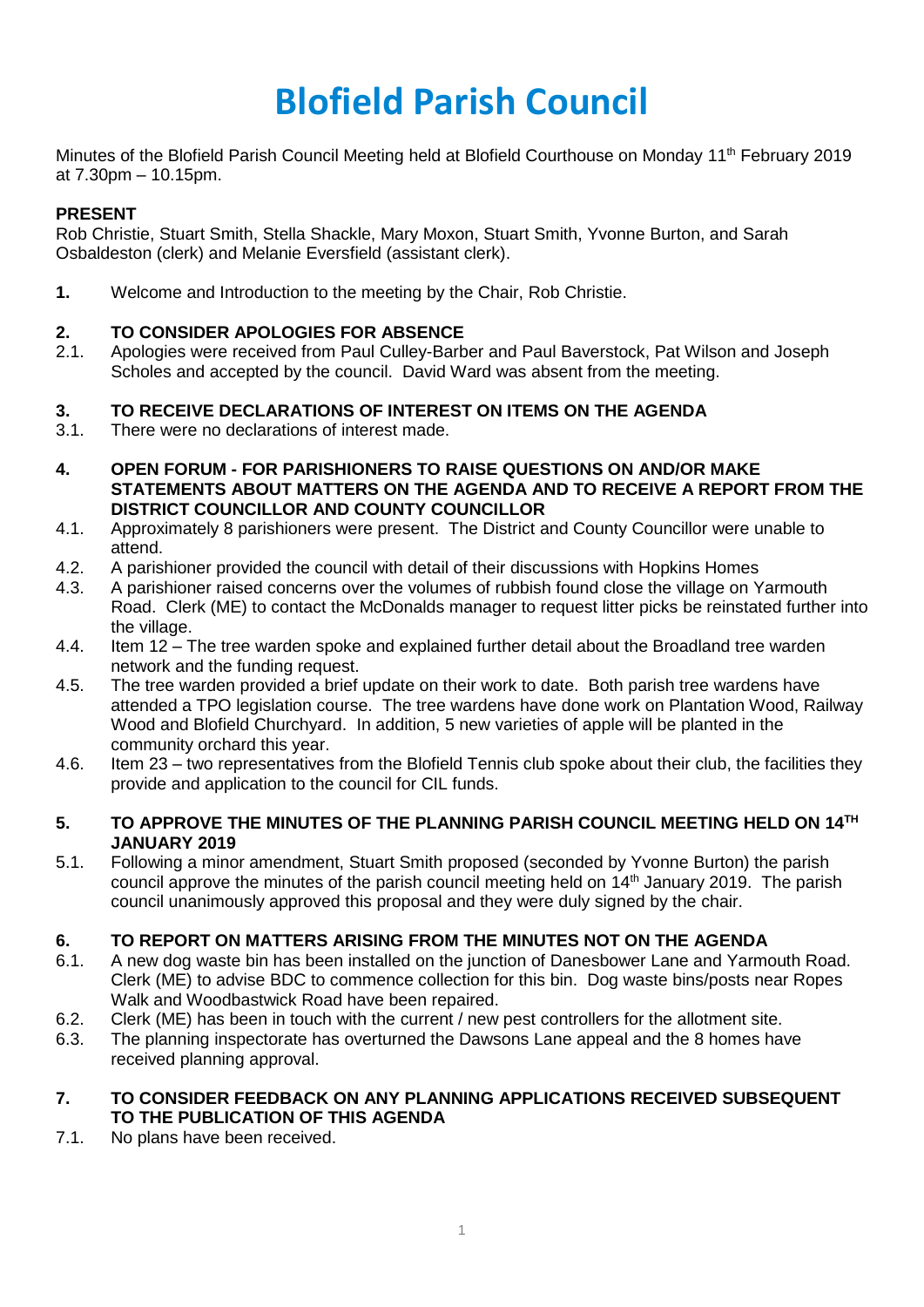## **8. TO RECEIVE AN UPDATE ON THE HOPKINS HOMES YARMOUTH ROAD AND PUBLIC FOOTPATH CONCERNS**

- 8.1. Clerk (SO) to chase Hopkins Homes and Norfolk County Council Highways regarding both matters.
- 8.2. Clerk (ME) to make contact with the site manager regarding concerns and also the dirt being spread onto the Yarmouth Road from the building site.

# **9. TO CONSIDER THE MANAGEMENT OF THE HOPKINS HOMES OPEN SPACES**

9.1. Following a brief discussion Stuart Smith proposed (seconded by Mary Moxon) the council propose the open spaces on the Hopkins Homes development are maintained by a management company. The council unanimously resolved to approve this proposal. Clerk (SO) to advise Bob Fell at Broadland District Council.

# **10. TO APPROVE INVOICES FOR PAYMENT**

- 10.1. Mary Moxon proposed the council approve (seconded by Yvonne Burton) all payments totalling £83,900.74 (see Appendix 1). £80,000 is for the purchase of the meadow land near Bay Bridge. (£50,000 CIL funds from the parish council and £30,000 funds from Broadland District Council, to be returned imminently). The council unanimously approved this proposal. Clerk (SO) to issue cheques.
- 10.2. Receipts from 4<sup>th</sup> January 2019 3rd February 2019 totalling £425.00 were noted (see Appendix 2).
- 10.3. The Council noted the total bank balance at the 4th February 2019 as £368,003.92 (see Appendix 3); of which £300,326.66 is Community Infrastructure Funds.

# **11. TO CONSIDER A FUNDING APPLICATION FOR BRUNDALL SEA SCOUTS STAITHE**

11.1. Following a brief discussion, the council felt; taking into account agenda item 23, the parish council should not consider this application at this time. This could be considered again when the public consultation has taken place and the bigger picture is clearer. Rob Christie proposed (seconded by Sarah Dhesi) this proposal and the council unanimously resolved to approve it. Clerk (ME) to advise the sea scouts.

# **12. TO CONSIDER A FUNDING REQUEST FROM THE BROADLAND TREE WARDENS NETWORK**

12.1. The newly created Broadland Tree Wardens Network has requested a small amount of funding. Both the parish tree wardens are actively involved in the network and give their time freely on work in the parish. Stella Shackle proposed (seconded by Yvonne Burton) the council donate £100 per annum to the group and agreed to fund the cost of room hire of the courthouse for one of their meetings. The council unanimously resolved to approve this proposal.

## **13. TO RECEIVE AN UPDATE REPORT ON CURRENT PROJECTS AND AGREE ANY NECESSARY ACTIONS**

- 13.1. The Clerk (ME) provided an update on various ongoing projects.
- 13.2. Churchyard footpath a site meeting has taken place between the community payback scheme and council representatives. Work will commence in early April.
- 13.3. Clerk (ME) will circulate the draft welcome pack for the councilors to view prior to the March meeting.
- 13.4. The council agreed to close the Saffron Housing item unless contact made in the next month.

## **14. TO RECEIVE AN UPDATE ON THE PURCHASE OF MEADOW LAND, AGREE THE SECOND COUNCIL LEAD AND AGREE ANY NECESSARY ACTIONS**

- 14.1. Joseph Scholes and Stella Shackle have volunteered to be the other councillor leads together with Yvonne Burton.
- 14.2. The letter of understanding between the council and Broadland District Council (BDC) has been agreed and signed.
- 14.3. Annie Sommazzi from Broadland District Council has advised:
	- topographical survey of land is taking place  $30<sup>th</sup>$  January
	- An ecological survey will take place at the meadow at 11:00 on Friday 15 February
	- the legal work is progressing well and expect to complete the purchase in late February. The contract contains no restriction as to use or stipulation as to name to be used for the site.
	- The cheque for £80,000 needs to be raised at the meeting on the 11<sup>th</sup> February 2019 to ensure the solicitors has the funds available to transfer to the owner.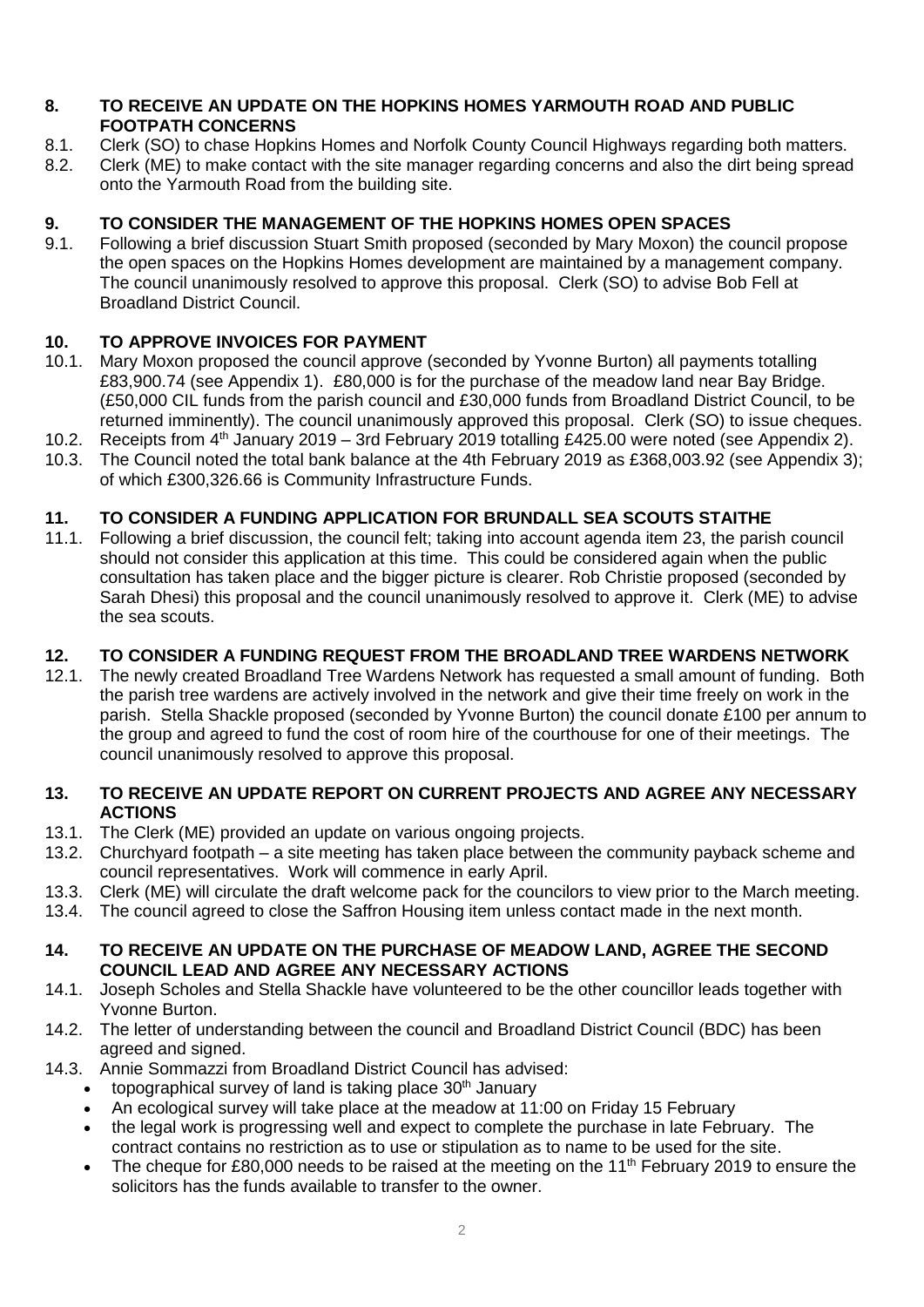• Sally Hoare at BDC agreed it is valuable for the council to apply for designated funds for land purchase and land preparation funds. Clerk (ME) to work on this as a priority. Sally Hoare and Annie Sommazzi will feed information into this. The application will be for the £50,000 purchase plus circa £50,000 (for the land preparation).

## **15. TO RECEIVE AN UPDATE ON OUTSTANDING ALLOTMENT RENTS AND AGREE ANY NECESSARY ACTIONS**

- 15.1. Allotment rents for 2016/17 have all been collected. There are 4 outstanding rents for 2017/18 that have been chased numerous times. These plot holders no longer have allotments, so it was agreed to cease chasing. There is just one payment outstanding for 2018/19 coming by BACS.
- 15.2. There are a small number of allotment plots that cannot be used due to the potential need for the land by Highways England for the A47 dualling. Highways England has suggested there is a possibility for the council to claim compensation for the lost plot rental income. Clerk (ME) to investigate this matter further with the allotment association and put in a claim.

# **16. TO RECEIVE AN UPDATE FROM THE LOCAL AUTHORITY CLUSTER MEETING**

16.1. The notes from the cluster meeting were noted and the date for the next meeting recorded as Tuesday 23rd April at Postwick, Village Hall.

## **17. TO CONSIDER A STREET FURNITURE LICENCE REQUEST AND AGREE ANY NECESSARY ACTIONS**

17.1. The clerk (ME) explained the detail of the street furniture licence request. The council resolved not to complete the request and refer the individual the Broadland District Council to complete the furniture request. Clerk (ME) to action.

# **18. TO RECEIVE A QUARTERLY UPDATE ON HEATHLANDS**

- 18.1. The National Lottery grant agreed to fund the extra 10% of £18,500. The project now has all the required funding and can progress. A start date of the  $4<sup>th</sup>$  March 2019 has been agreed with a completion date of the 8<sup>th</sup> July 2019.
- 18.2. Urgent tree work has to be carried out.
- 18.3. Day to day fund raising is planned, such as tea and chat, jumble sale and wine tasting.
- 18.4. The AGM is scheduled for the 25<sup>th</sup> March 2019.

# **19. TO CONSIDER ANY COUNCIL COMMENTS ON 'LOCAL PLAN FOR THE BROADS EXAMINATION: CONSULTATION ON PROPOSED CHANGES TO THE PLAN'**

19.1. The council agreed not to make a joint submission.

# **20. TO NOTE ANY CORRESPONDENCE RECEIVED**

- 20.1. The tree warden raised a concern about a broken overhanging dangerous limb on a White Poplar near the new meadow land. Clerk (ME) to advise Norfolk County Council Highways.
- 20.2. The Kings Head current tenants have agreed the car park can be used at school drop off /pick up times and for shoppers in the street. Clerk (ME) to promote on the website etc.
- 20.3. Various other correspondence matters were passed on to the councilors.

#### **21. TO RECEIVE AN UPDATE FROM THE CLERK MEETING WITH BDC COMMUNITY INFRASTRUCTURE CO-ORDINATOR**

21.1. The clerk (SO) detailed the discussions with the Broadland District Council Community Infrastructure Co-ordinator.

## **22. TO CONSIDER COUNCIL SUPPORT FOR A DESIGNATED FUNDS APPLICATION TO HIGHWAYS ENGLAND FOR A NEW HEATHLANDS COMMUNITY CENTRE PLAY AREA**

22.1. Following a brief discussion, the council resolved to approve making this application. It was agreed this application would be joined together with the Margaret Harker Hall play equipment application to form one funding request to designated funds.